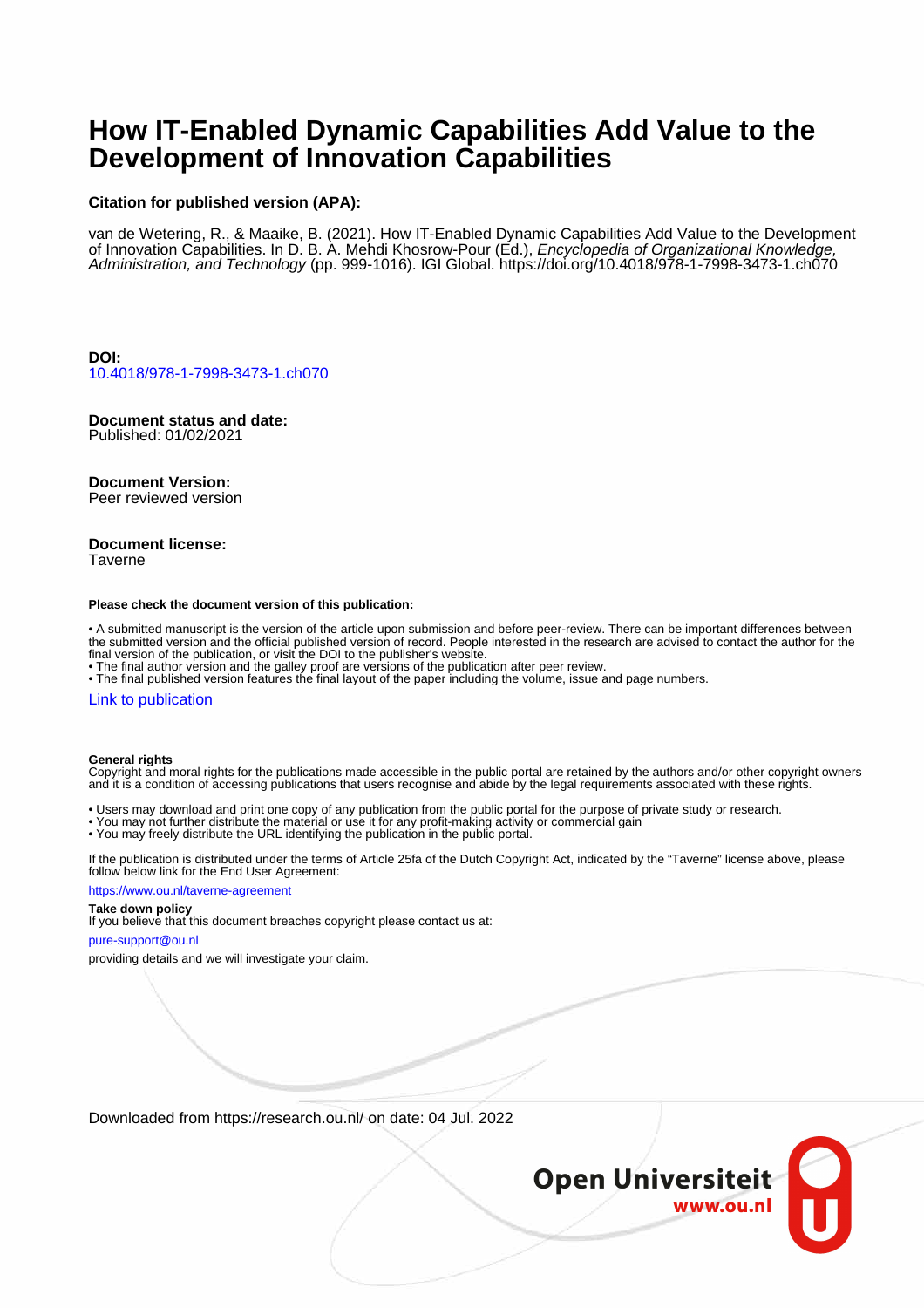# **How IT-enabled dynamic capabilities add value to the development of innovation capabilities: an empirical investigation**

Rogier van de Wetering<sup>1</sup> & Maaike Besuyen<sup>2</sup>

<sup>1</sup> Faculty of Management, Science and Technology, Open University of the Netherlands, Valkenburgerweg 177, 6419 AT Heerlen, the Netherlands rogier.vandewetering@ou.nl <sup>1</sup> Albert Heijn, IT stores, Haarlem, the Netherlands

m.besuyen@gmail.com

#### **Abstract**

*The development of innovation capabilities is crucial for modern organizations. This research builds on the dynamic capability view and aims to understand how a specific quality of the IT infrastructure, i.e., IT flexibility, through the development of IT-enabled dynamic capabilities (ITDCs), leads to innovation gains. We empirically validate our main research questions and associated research model using multiple regression analyses on a sample of 138 Dutch firms. We gathered this data through respondent-driven sampling. This study uncovers that IT flexibility is a key attribute in the development of ITDCs. Also, our empirical results support that claim that the development of ITDCs fosters organizations' capability to innovate. These outcomes substantiate our claim that IT is an essential facilitator for innovation capabilities. We also uncovered that the effect of IT flexibility, through ITDCs on innovation capabilities is independent of the complexity of the market. As such, this work contributes to the current practical and theoretical IT and business knowledge base.*

*Keywords: Resource-based View of the firm (RBV), dynamic capability View (DCV), IT flexibility, IT-enabled dynamic capabilities, innovation capabilities, environmental complexity.*

#### **INTRODUCTION**

Many organizations face intense pressure to transform their current business model and operations toward more sustainability, and innovation-driven organization (Dao, Langella, & Carbo, 2011; Hanelt, Busse, & Kolbe, 2016; Seidel, Recker, & Vom Brocke, 2013). Major technology trends and developments like big data analytics, robotics, Internet of Things, and the rise of artificial intelligence are making firms' ability to change and adapt its organizations' structure, architecture, and people as crucial as its competitive strategy. However, merely possessing valuable, rare, inimitable and non-substitutional (VRIN) information technology (IT) resources within this day and age, is not enough to enhance organizational benefits and to maintain a competitive edge (Eisenhardt & Martin, 2000). Organizational capabilities, rather than IT assets, resources or products, have been suggested to be a critical competitive differentiator (Strønen, Hoholm, Kværner, & Støme, 2017; Teece, Pisano, & Shuen, 1997). These capabilities represent an organization's potential to achieve specific business strategies and management objectives using focused deployment and are considered the building blocks on which organizations compete within the business ecosystem. Eisenhardt & Martin (2000) suggested that managers use these particular capabilities through integrating, building and reconfiguring internal and external competencies to achieve competitive advantage, rather than 'simply' possessing the capabilities (Eisenhardt & Martin, 2000; Strønen et al., 2017).

As the need to innovate increases in today's business environment, IT is often an important supporting factor through adapting to its environment and meeting new demands while maintaining quality and efficiency (Rowe, Besson, & Hemon, 2017; Van de Wetering, Mikalef, & Helms, 2017). Previous studies posited the term IT capabilities, in this particular context, in an attempt to measure a firm's proficiency in exploiting its IT assets. IT capabilities—firms' ability to mobilize and deploy IT-based resources in combination or copresent with other resources and capabilities in order to differentiate from competition (Bharadwaj, 2000)—, have been viewed by past literature as complex, multidimensional constructs (Kim, Shin, Kim, & Lee, 2011; Pavlou & El Sawy, 2006; Sambamurthy, Bharadwaj, & Grover, 2003). Although there is a growing body of knowledge underscoring the pivotal role IT-enabled capabilities in the process of enhancing an organization's competitive or financial performance gains (Kim et al., 2011; Mikalef, Pateli, & van de Wetering, 2016), there is considerably less scholarship about leveraging IT capabilities and obtaining innovation, and maintain a competitive edge in the business ecosystem through the development of IT-enabled dynamic capabilities (ITDCs) (Agarwal & Selen, 2009; Mikalef et al., 2016; Wade & Hulland, 2004). We define ITDCs as an organization's ability to leverage its IT assets, resources, and IT competencies, in combination with other organizational resources and capabilities, in order to address rapidly changing business environments (Mikalef et al., 2016). Organizations that optimally deploy and enable their assets, resources, and organizational IT capabilities are more innovative and effective, and more promptly respond to constitutional changes in industry and market conditions than competitors (Aral  $&$  Weill, 2007). Hence, there is a clear call for scholars to investigate and unfold the mechanisms on how IT-enabled innovation is achieved, what the antecedent and conditioning role is of IT flexibility and ITDCs capabilities, and under which market conditions innovation can be achieved (El Sawy & Pavlou, 2008; Mikalef & Pateli, 2017; Van de Wetering, Mikalef, & Helms, 2017).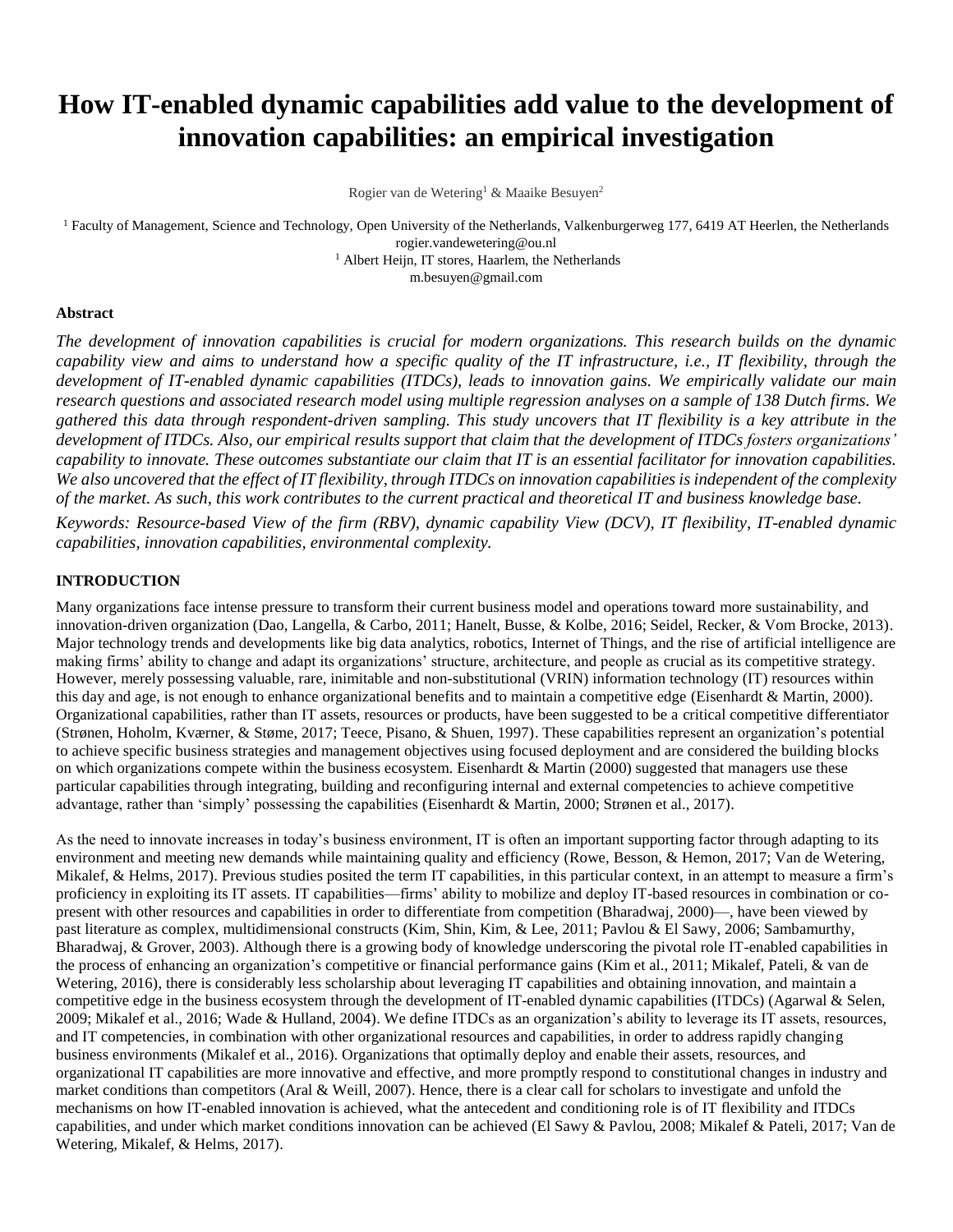This chapter aims to investigate whether or not IT flexibility facilitates the formation of ITDCs, as well as if the development of ITDCs results in any significant innovation gains. Also, we want to explore how environmental complexity shapes the effects of ITDCs in this nomological path. We argue that ITDCs reflect a firm's capacity to utilize its flexible IT infrastructure to support evolutionary fitness with the external environment (Helfat & Peteraf, 2009). In sum, we develop a conceptual model and empirically validate this model at 138 Dutch firms. Hence, in this article, we address three research questions:

### *"(1) To what extent does IT flexibility influence the formation of ITDCs, (II) what is the influence of ITDCs on a firm's innovation capability, and finally (III) what is the conditioning effect of environmental complexity on the above relationships?"*

We structured this chapter as follows. In the next section, we outline the theoretical background and propose our research model. Next, we present that methods section, including the data collection and analyses procedures. Then, we present the outcomes of this research and discuss the results. This chapter ends with the limitations of our work, avenues for future research, and conclusions.

## **BACKGROUND**

#### *Resource-based and dynamic capabilities view of the firm*

We ground this current work on the resource-based view of the firm (RBV), as well as the widely acknowledged dynamic capabilities view (DCV). The RBV provides a solid foundation upon which firms can identify and evaluate all relevant resources (including IT assets, infrastructure, resources, and capabilities) toward their importance and deploy them to achieve and sustain competitive advantage (Barney, 2001; Van de Wetering, Versendaal, & Walraven, 2018).

Notwithstanding the theories' pivotal role in the literature, it does not explicitly address and define how they collectively should be leveraged to derive business value. The DCV addressed these particular shortcomings as a means for firms to evolve in changing environments and maintain a competitive edge (Schilke, 2014). The DCV has been one of the most influential theories and perspectives in the study of strategic management and information systems (IS) and attempts to explain—by extending the RBV—the processes through which a firm evolves in changing environments and maintains a competitive edge (Teece et al., 1997). Due to conditions of high environmental uncertainty, market volatility, and frequent change, scholars have raised questions regarding the rate to which traditional operational and existing 'resource-based' capabilities erode and cease to provide competitive gains (Drnevich & Kriauciunas, 2011). In the context of IS literature, previous investigations examined how IS/IT and architectural assets and resources infused in organizational capabilities can help firms renew or reconfigure their existing mode of operating (Mikalef & Pateli, 2017; Pavlou & El Sawy, 2006; Van de Wetering, 2019) and which IT investments are deemed necessary to derive sustained competitive value (Kohli & Grover, 2008).

Following the tenets of the DCV, previous scholarship argued that it is more relevant to identify the organizational and dynamic capabilities that should be targeted by IT, rather than the aggregation of IT capabilities (IT resources and IT competencies). If an organization can combine its IT resources and competencies with other organizational resources and capabilities to respond to changes in the business environment, they possess the so-called ITDCs (Mikalef et al., 2016).

## *IT flexibility*

The configuration of all IT interlinked assets, systems, and components, network and communication facilities, and applications within the organization is called the IT infrastructure (Kim et al., 2011). IT flexibility refers to a shareable and reusable architecture, enabling IT resources to develop and support system components quickly, allowing the organization to be innovative and react to new market opportunities as business conditions change (Kim et al., 2011; Tallon & Pinsonneault, 2011) and has emerged as a *de facto* standard (Wilkinson, 2006) for the development of the organization's IT infrastructure. The extant literature unfolded the value of IT flexibility as an enabler of digital business strategies (Overby, Bharadwaj, & Sambamurthy, 2006; Sambamurthy et al., 2003) and as a critical component to adapt IT to changing circumstances (Bharadwaj, 2000; Ray, Muhanna, & Barney, 2005).

Synthesis from past studies shows some key qualities can be defined concerning IT infrastructure flexibility. These are modularity (i.e., loose coupling), standardization, and transparency and scalability (Byrd & Turner, 2000; Duncan, 1995; Tafti, Mithas, & Krishnan, 2013). In particular, the collective and complementary effect of these qualities enables organizations to develop ITDCs that are essential to cope with changing conditions (Mikalef et al., 2016), facilitate IT-based competitive actions (Overby et al., 2006) and acts as a facilitator of evolutionary fitness and adaptiveness.

Based on the preceding discussion, we argue that higher levels of IT flexibility will enhance the formation of ITDCs. Hence, we define the following hypothesis:

**Hypothesis 1:** *IT flexibility positively affects the development of ITDCs.*

#### *Innovation capabilities*

Organizations continuously need to renew. This renewing process involves their processes, products, and services, and sometimes even their culture and identity. Innovation is a necessary condition to meet the demands of high volatile markets (Mikalef & Pateli,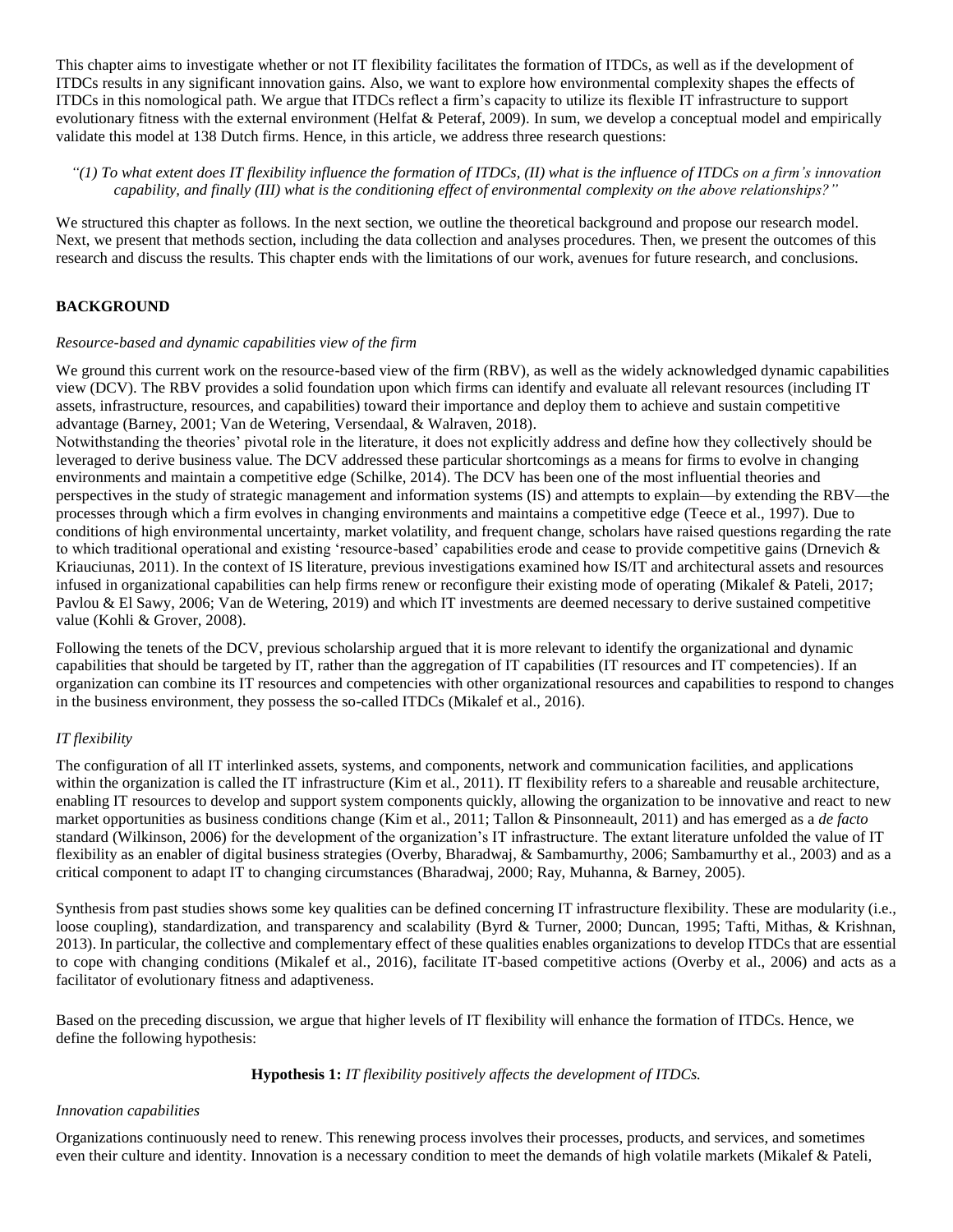2017; Strønen et al., 2017). Innovation capabilities can be defined as organizations' ability to generate innovations. These innovations include fundamental changes to products, services, or technologies where incremental innovations are just refinements of the same. We broadly distinguish two types of capabilities within the innovation spectrum, i.e., incremental and radical. An innovative incremental capability is defined as: 'an organization's ability to generate innovations that refine and reinforce existing products and services' (Subramaniam & Youndt, 2005). Accordingly, a radical, innovative capability is the capability of an organization to generate innovations that substantially transform existing products, services, and technologies (Subramaniam & Youndt, 2005). Breznik and Hisrich (2014) stressed the importance to understand the relationship between dynamic capabilities and innovation capabilities. The dynamic capabilities view goes beyond heterogeneous firm resources and capabilities (Barney & Clark, 2007, p. p. 257) and stresses the importance of grounding a business strategy in strong dynamic capabilities (Teece, 2014). Only dynamic capabilities support evolutionary fitness and innovation within the turbulent business ecosystem (Teece, 2009, p. 7) which helps organizations to create value and prosper in the marketplace (Kindström, Kowalkowski, & Sandberg, 2013). Finally, by leveraging ITDCs, organizations can gain access to previously unavailable sets of decision options which can ultimately enhance their ability to innovate and thus provide the potential for higher performance contributions (Drnevich & Kriauciunas, 2011; Eisenhardt & Martin, 2000). Hence, we expect that ITDCs will help organizations in the quest to incrementally and radically develop new processes, products, and services. Hence, we define the following:

## **Hypothesis 2:** *ITDCs have a positive impact on the development of innovation capabilities*

Some studies argue that IT flexibility facilitates the development of innovation capabilities (Ahuja & Chan, 2014). Recent scholarship also contends that the coevolution and the complex interactions of flexible IT infrastructures and organizational capabilities are considered cornerstones of innovation (Van de Wetering, Mikalef, & Helms, 2017). Others studies claim that the impact of IT flexibility on innovation capability is indirect and that this effect is readily mediated by strategic IT alignment (Tallon & Pinsonneault, 2011; Van de Wetering, Mikalef, & Pateli, 2017). Hence, Tallon (2011) explains how IT flexibility creates digital options, which can help organizations transform and align IT with business strategy (Tallon & Pinsonneault, 2011). Apart from this, researchers have argued that IT flexibility can strengthen the sensing, responding, and reconfiguration routines that are part of ITDCs. Overall, the combined effect of ITDCs and flexibility offered by the organization's IT infrastructure is expected to enhance innovation capabilities. Hence, we define the following hypothesis:

#### **Hypothesis 3:** *ITDCs positively mediate the effect of IT flexibility on innovation capabilities*

#### *Environmental complexity*

In today's business environment, unpredictable rapid changes and uncertainties have become 'the new normal' (Kim et al., 2011). Research has acknowledged the influential role of external environmental factors on the relationship between IT capabilities and business outcomes (Chen et al., 2014). These environmental factors are environmental hostility, dynamism, and complexity (Chen et al., 2014). Hostility defines the scarcity of resources and level of competition; dynamism denotes the unpredictability of environmental changes, and complexity concerns the diversity of the market and the heterogeneity and range of an industry and/or an organization's activities (Chen et al., 2014; Mikalef & Pateli, 2017; Wade & Hulland, 2004). Unexpected market changes can force organizations to change their business strategy, thus, sensing the need for developing new combinations of IT capabilities and resources becomes a necessity in dynamic markets (Strønen et al., 2017; Tallon & Pinsonneault, 2011; Teece et al., 1997).

Studies have acknowledged the permeation of IT in all aspects of organizations and the importance of IT assets, resources, competence, and capabilities in enabling business abilities that help firms survive, thrive (Aral & Weill, 2007; Dao et al., 2011; Kim et al., 2011), and support evolutionary fitness with the external environment (Helfat & Peteraf, 2009). Innovation capabilities are crucial for organizations to achieve congruence with this dynamic environment (Kindström et al., 2013; Teece, 2007, 2010; Van de Wetering, Mikalef, & Helms, 2017). Previous research contends that a firm's proficiency in IT capability development and flexible IT infrastructures in highly complex environments is strongly associated with efficient operations management and competitive process capabilities (Byrd & Turner, 2000; Rai & Tang, 2010; Wade & Hulland, 2004). That is, organizations that have a sophisticated IT capability and flexible infrastructures are better equipped to sense, analyze, seize opportunities, and more likely to transform and disseminate information and business opportunities in the day-to-day operations. Thus, sensing, responding, and innovation capabilities become a necessity in uncertain environments. We, therefore, assume that the environmental complexity will be an essential catalyst for the likely effect that ITDCs have on innovation capabilities.

Based on the above rationale, we formulate the following two hypotheses:

**Hypothesis 4a:** *A considerable degree of environmental complexity positively moderates the effect of IT flexibility on the development of ITDCs.*

**Hypothesis 4b:** *A considerable degree of environmental complexity positively moderates the effect of ITDCs on the development of innovation capabilities.*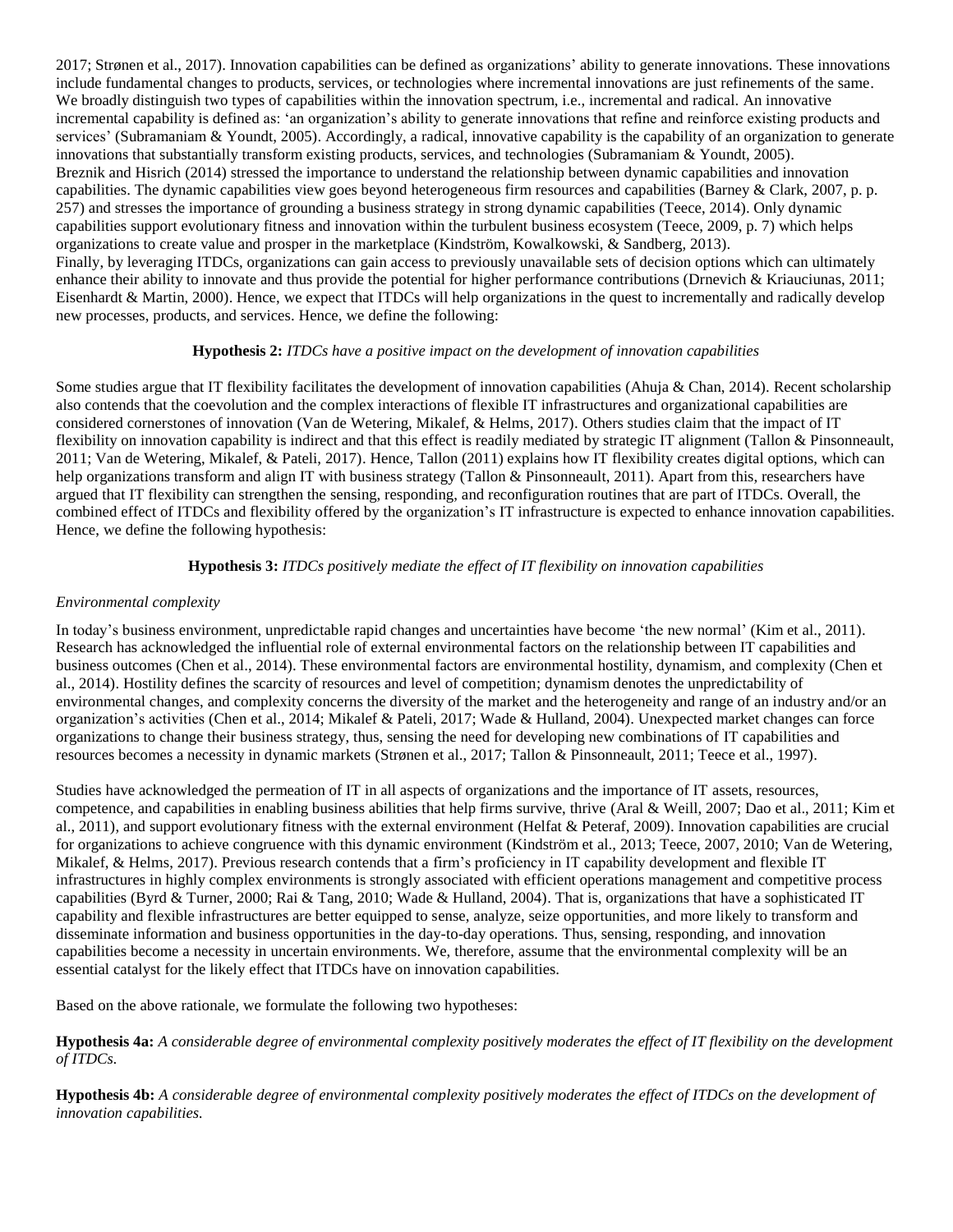# **EMPIRICAL STUDY**

#### *Research approach and data collection*

This research follows a positivistic research philosophy. This philosophy emphasizes that new knowledge can only be acquired through the correct application of a strictly scientific method where the focus is on discovering observable and measurable facts (Saunders, Lewis, & Thornhill, 2016). The method should be designed to yield pure data and facts which are not influenced by bias or interpretations (Saunders et al., 2016). We apply quantitative research because of the highly-structured data collection techniques. Through a deductive approach, we use and analyze data to evaluate a priori defined hypotheses related to an existing theory. The developed hypotheses will be tested and confirmed or refuted, allowing further development of the theory (Saunders et al., 2016).

We approached respondents directly through our (social) networks. This method is called respondent-driven sampling. We only identified and selected respondents that have sufficient knowledge and experience to avoid uninformed and unreliable responses. Thus, the target audience was selected based on convenience sampling. We identified Chief Information Officers (CIO's), Chief Executive Officers (CEO's), Chief Technology Officers (CTO's), innovation managers, IT managers and enterprise architects to be most familiar with our study concepts. During the data collection, we kept track of which respondent from which organization completed the survey, to make sure that every organization completed the survey only once. We also ensured that different organizations from a wide range of businesses, industries of various sizes were included. Respondents were given an incentive to take part in the survey. They were offered a benchmark report to gain insights on how well their organization scores compared to others in the same industry.

The data collection phase started on the  $26<sup>th</sup>$  of February 2018 and ended on April 9<sup>th</sup> of 2018. In total, 610 respondents from different organizations were asked to fill in the survey. Based on the final response, a total of 138 usable questionnaires could be included for the analyses, i.e., a response rate of 23% which is acceptable for these type of studies (Baruch & Holtom, 2008). The majority of responses were from the private sector 62,3%, 30,4% from the public sector and a small percentage from non-profit (4,3%), nongovernmental organizations (1,4%) and other categories (1,4%). Most responses were from large organizations with 250+ employees (71%), 50-249 employees (14%), 10-49 employees (9%), and the remaining 6% had less than 9 employees. More than half of the organizations were founded over 50 years ago.

We controlled for potential common method bias (CMB). We, thus, performed Harman's single factor test using IBM SPSS Statistics<sup> $TM$ </sup> v25 on our main study constructs. Hence, we loaded all construct variables on to a single construct in an Exploratory Factor Analysis (EFA). Outcomes of this analysis showed that no single factor attributes to the majority of the variance. We, therefore, conclude that our sample is not affected by CMB (Podsakoff, MacKenzie, Lee, & Podsakoff, 2003).

## *Items and constructs*

The survey started with questions on the background information of the organization, such as size, industry, and age of the organization. All the primary constructs of our based on past empirical and validated work to increase the internal validity of the questions (Chen et al., 2014; Mikalef et al., 2016; Newkirk & Lederer, 2006). The entire survey was pre-tested by six Master students and a small panel of expert, including three managers/consultants from practice and two academics to ensure face and content validity. We evaluated all survey items on a 7-point Likert scale. We included the entire survey in Appendix A.

We included the following dimensions for IT flexibility, i.e.: (1) loose coupling, (2) standardization, (3) transparency, and (4) scalability. The following routines for ITDCs were adopted: (1) sensing, (2I) learning, (3) coordinating, (4) integrating and (5) reconfiguring routines (Mikalef et al., 2016; Pavlou & El Sawy, 2011; Teece, 2007; Teece et al., 1997). Next, the measures for the two types of innovation capabilities (i.e., incremental and radical) are based on the items provided by Subramaniam and Youndt (2005). Finally, we used the construct items assessed by (Chen et al., 2014; Mikalef & Pateli, 2017; Newkirk & Lederer, 2006) to measure the degree of environmental heterogeneity, complexity.

## **DATA PREPARATION AND ANALYSES**

We analyzed the obtained data using the software package IBM SPSS Statistics™ V25 and hence test the hypotheses. All constructs and measurement items were subjected to various assessments, including internal consistency, reliability, construct, and discriminant validity assessments. For operationalization purposes, we conceived all the model's constructs to be reflective of nature. Hence, the manifest variables are affected by the latent variables (Wetzels, Odekerken-Schröder, & Van Oppen, 2009). Hence, at the construct level, we checked internal consistency reliability using Cronbach's Alpha values and check whether they all exceeded the threshold of 0.7 (Santos, 1999). Also, we calculated the composite reliability (CR) values for each construct as this measure takes into account the loadings of the manifest variables (Hair Jr, Hult, Ringle, & Sarstedt, 2016). Typically, CR values should be between 0.60 and 0.90, as is the case in our research (see Table 1). Also, we assessed the construct-to-item loadings. We assessed the convergent validity by examining if the average variance extracted (AVE) of each construct is above the lower limit of 0.50 (Fornell & Larcker, 1981). Next, to convergent validity, we also discriminant validity through three different, but related tests (Farrell, 2010). First, we examined if the cross-loadings on other latent constructs are less than the outer loading on the associated construct. Next, we assessed the Fornell-Larcker criterion. In doing so, we investigated if the square root of the AVEs of all constructs is larger than the cross-correlation. All correlations among all constructs were below the common threshold (0.70). The outcomes of these assessments in Table 1 suggest that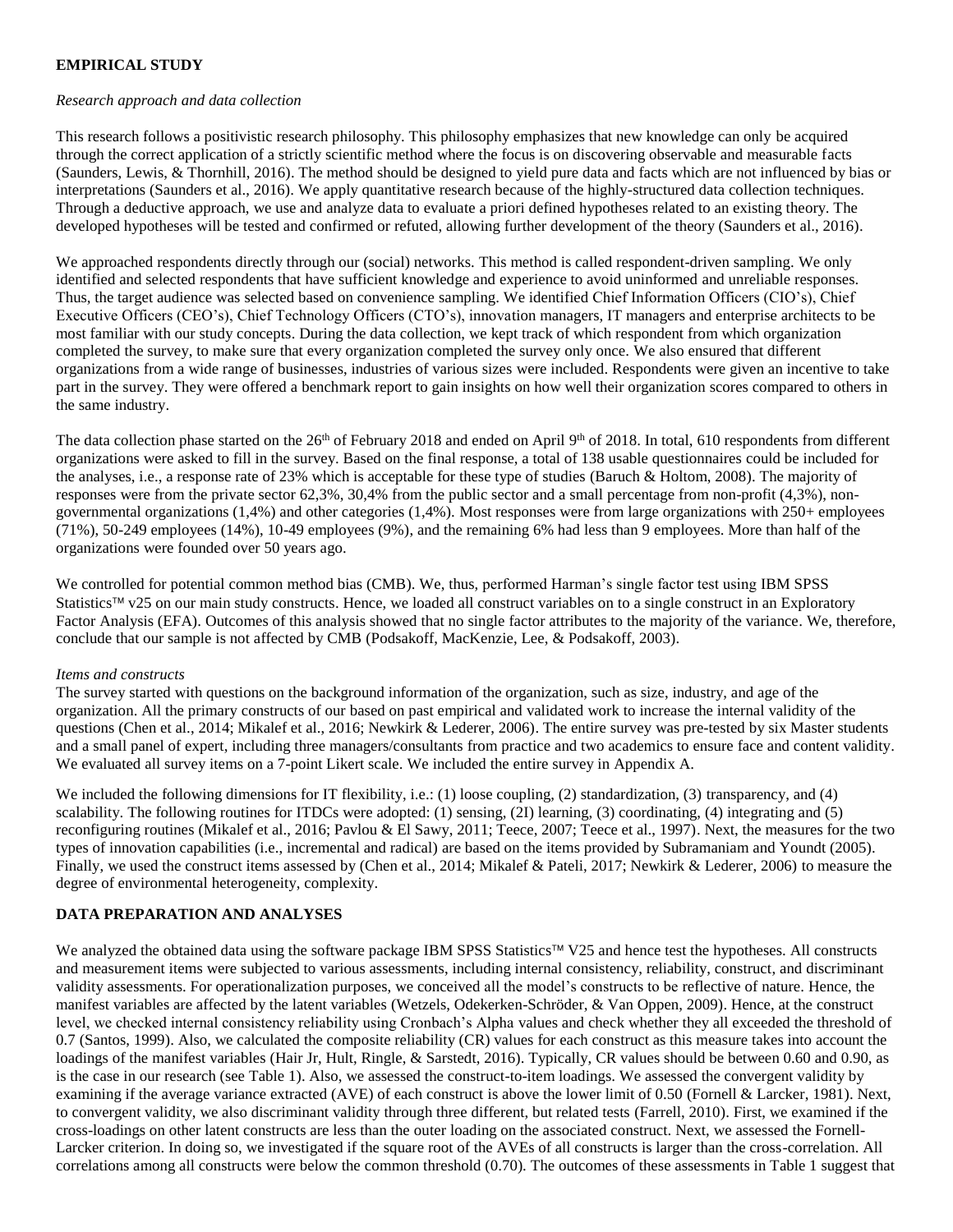the constructs are valid and reliable.

We used principal component analyses (PCA), and the preceding Kaiser-Meyer-Olkin measure of sampling adequacy (KMO) (Kaiser, 1974) scores and Bartlett's test of sphericity tests, to assess whether or not we could reduce the multiple items per construct to a single construct measure. Hence, we subsequently used the average values of the constructs items to represent the latent constructs.

Before running the multiple regression analyses, there are some necessary assumptions to be checked that make sure this dataset is appropriate to use linear regression to give a valid output. First, we excluded seven detected outliers to prevent any adverse effect on the regression analyses. Next, we checked the data for normality using a normal P-P plot. We used scatterplots for homoscedasticity analyses. We met all the underlying assumptions. Therefore, the linear regression analyses results can be considered valid. We used a macro for SPSS called 'PROCESS' (Hayes, 2013) to run our analyses.

|                            | 1.   | $\overline{2}$ . | 3.   | 4.   | 5.   | 6.   | 7.   | 8.   | 9.   | 10.  | 11.  | 12.  |
|----------------------------|------|------------------|------|------|------|------|------|------|------|------|------|------|
| 1. Loose Coupling          | 0.80 |                  |      |      |      |      |      |      |      |      |      |      |
| 2. Standardization         | 0.29 | 0.76             |      |      |      |      |      |      |      |      |      |      |
| 3. Transparency            | 0.60 | 0.48             | 0.79 |      |      |      |      |      |      |      |      |      |
| 4. Scalability             | 0.56 | 0.35             | 0.51 | 0.88 |      |      |      |      |      |      |      |      |
| 5. Sensing                 | 0.38 | 0.34             | 0.39 | 0.35 | 0.84 |      |      |      |      |      |      |      |
| 6. Learning                | 0.40 | 0.35             | 0.42 | 0.34 | 0.58 | 0.91 |      |      |      |      |      |      |
| 7. Coordinating            | 0.47 | 0.45             | 0.46 | 0.46 | 0.61 | 0.59 | 0.87 |      |      |      |      |      |
| 8. Integrating             | 0.43 | 0.44             | 0.45 | 0.47 | 0.70 | 0.62 | 0.73 | 0.86 |      |      |      |      |
| 9. Reconfiguring           | 0.58 | 0.28             | 0.48 | 0.47 | 0.64 | 0.57 | 0.66 | 0.65 | 0.84 |      |      |      |
| 10. Incremental innovation | 0.41 | 0.16             | 0.35 | 0.27 | 0.51 | 0.37 | 0.39 | 0.38 | 0.50 | 0.93 |      |      |
| 11. Radical innovation     | 0.40 | 0.20             | 0.43 | 0.25 | 0.48 | 0.37 | 0.43 | 0.38 | 0.47 | 0.66 | 0.92 |      |
| 12. Env. Complexity        | 0.10 | 0.15             | 0.08 | 0.11 | 0.20 | 0.03 | 0.05 | 0.22 | 0.13 | 0.16 | 0.08 | 0.83 |
|                            |      |                  |      |      |      |      |      |      |      |      |      |      |
| Cronbach's Alpha           | .89  | .90              | .85  | .84  | .86  | .93  | .89  | .89  | .86  | .93  | .92  | .78  |
| Composite reliability      | .92  | .88              | .89  | .93  | .91  | .95  | .93  | .93  | .91  | .96  | .95  | .87  |
| <b>AVE</b>                 | .65  | .59              | .59  | .76  | .71  | .71  | .76  | .76  | .71  | .88  | .86  | .70  |

*Table 1. Assessment of convergent and discriminant validity of the model's constructs.*

## **RESULTS**

We use PROCESS to assess our research model, thereby examining the proposed complete set of hypotheses. Results of the regression model are as follows. 33% of the variance for innovation capabilities can be explained  $(R^2 = .33)$  through the research model. The model is significant ( $p = < .05$ ).

|                                    |                | Consequent                                |       |        |                  |                                           |       |          |  |
|------------------------------------|----------------|-------------------------------------------|-------|--------|------------------|-------------------------------------------|-------|----------|--|
|                                    |                | ITDCs $(M)$                               |       |        |                  | Innovation capabilities (Y)               |       |          |  |
| Antecedent                         |                | Coeff.                                    | SE    |        |                  | Coeff.                                    | SE    |          |  |
| Constant                           | $i_M$          | 0.779                                     | 0.387 | $-.05$ | $i_Y$            | 2.210                                     | 0.328 | ${<}001$ |  |
| IT flexibility $(X)$ ( <b>H1</b> ) | $\mathfrak{a}$ | 0.747                                     | 0.081 | < 0.01 | c'               | 0.165                                     | 0.087 | .061     |  |
| ITDCs $(M)$ (H2)                   |                |                                           |       |        | $\boldsymbol{b}$ | 0.351                                     | 0.074 | ${<}001$ |  |
|                                    |                | $R^2 = 0.40$<br>$F(1, 129)=85.6, p=<.001$ |       |        |                  | $R^2 = 0.33$<br>$F(2, 128)=31.5, p=<.001$ |       |          |  |

#### *Table 2: Model coefficients for the mediating model*

The results in Table 2 support **H1** in that two organizations that differ by one degree in the flexibility of their IT infrastructure differ by 0.747 units in their indication of being effective in using IT systems to sense, integrate, coordinate, reconfigure and learn. The regression coefficient for ITDCs on innovation capabilities,  $b = 0.351$ , subsequently supports  $H2$ , i.e., two organizations having the same degree of IT flexibility but differ by one unit in their ITDCs are estimated to be relatively stronger in their perceived innovation capabilities by 0.351 units.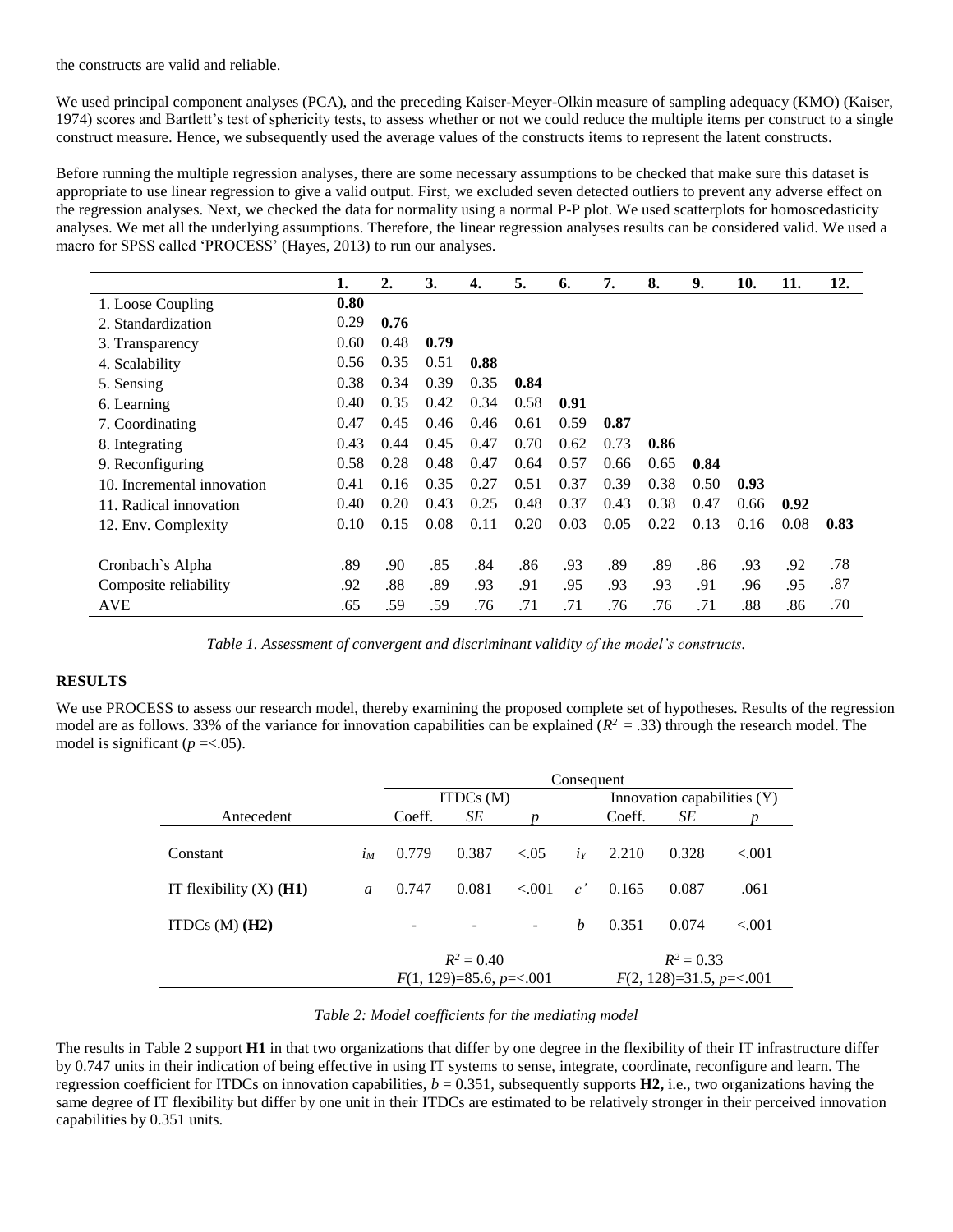## *Mediation model*

We used ordinary least squares path analysis to analyze the mediation effects. Hence, IT flexibility indirectly influences innovation capabilities through its effect on ITDCs. This indirect effect was calculated through the product of path a and path b (ab). The bootstrap confidence interval for this indirect using 5,000 bootstrap samples, is between 0.160 and 0.378. This confidence interval is entirely above zero. Therefore, this outcome supports the conclusion that the indirect effect is positive and, thus, provides evidence for ITDCs role as a facilitator of the effect of IT flexibility on innovation capabilities. Next, we will analyze if this effect is fully mediated or partially. The estimated direct effect  $(c')$  of IT flexibility on innovation capabilities is  $c' = 0.165$ , but misses statistical significance using an  $\alpha = 0.05$  decision criterion, t(2, 128)=1.894, p = 0.061. So, this research finds no evidence of IT flexibility affecting innovation capabilities independent of the mediated effect of ITDCs. The total effect of IT flexibility on innovation capabilities is  $c =$ 0.427, and since c' is not statistically significant, ITDCs is marked as a complete mediator of the interaction, supporting **H3**. What this means is, that without the influence of ITDCs the flexibility of an organizations' architecture cannot affect its capability to innovate.

## *Moderated mediation model*

Although the estimated difference in strength of ITDCs caused by IT flexibility is significant for  $b = 0.747$  at  $p = <0.001$ , the regression coefficients for the direct effect of environmental complexity on ITDCs  $a_2 = -0.043$ ,  $p = 0.868$ , as well as the interaction effect IT flexibility and environmental complexity  $a_3 = .019$ ,  $p = 0.728$  miss statistical significance. So, this research rejects **H4a** as it finds no evidence for the conditioning effects of environmental complexity. The absence of a direct moderation effect means no two conditional direct effects can be considered statistically different from each other. The same applies to the effect of environmental complexity on the development of innovation capabilities through ITDCs. The direct effect of environmental complexity on innovation capabilities is not significant at  $b_2$  = -0.124,  $p = 0.475$ . Next, the product of ITDCs and environmental complexity also misses statistical significance at  $b3 = 0.036$ , p = 0.367. Thus, the degree of environmental complexity does not moderate the effect of ITDCs on the development of innovation capabilities. Therefore, we also reject **H4b**; a particularity that we will discuss.

Figure 1 summarizes all the assessed relationships.



*Figure 1: Estimated causal relationships of the research model. The \* is used to denote a significant relationship.*

# **DISCUSSION**

This study examined if IT flexibility facilitates the formation of ITDCs, as well as if the development of ITDCs results in any significant innovation gains. An important outcome of this study is that the development of ITDCs is positively affected by the degree of IT flexibility. This outcome confirms previous findings by Mikalef et al. (Mikalef et al., 2016), although we even find an even stronger beta coefficient ( $\beta$  = 0.75).

Previously, Breznik and Hisrich (2014) called for empirical validation of the relationship between ITDCs and an organization's innovation capabilities. Our study finds a significant relationship between ITDCs and organization's aggregated innovation capabilities ( $\beta$  = 0.351). The combined impact of IT flexibility and ITDCs explain 33% of the variance in innovation capabilities. These outcomes also corroborate with previous claims that strengthening ITDCs in isolation is not sufficient to substantially enhance organizations' capability to innovate (R. Van de Wetering, P. Mikalef, & A. Pateli, 2017). Therefore, our current study extends the current practical and theoretical knowledge base that has paid little attention to organizational innovativeness, and IT-enabled business transformations in complex environments.

We would expect that the previously discussed mediation effect would be moderated by environmental complexity (Strønen et al., 2017; Tallon & Pinsonneault, 2011; Teece et al., 1997). However, we currently did not find any evidence to support that the diversity of the market fosters the value-adding effects of ITDCs. This outcome means that within our study, the effect of IT flexibility, through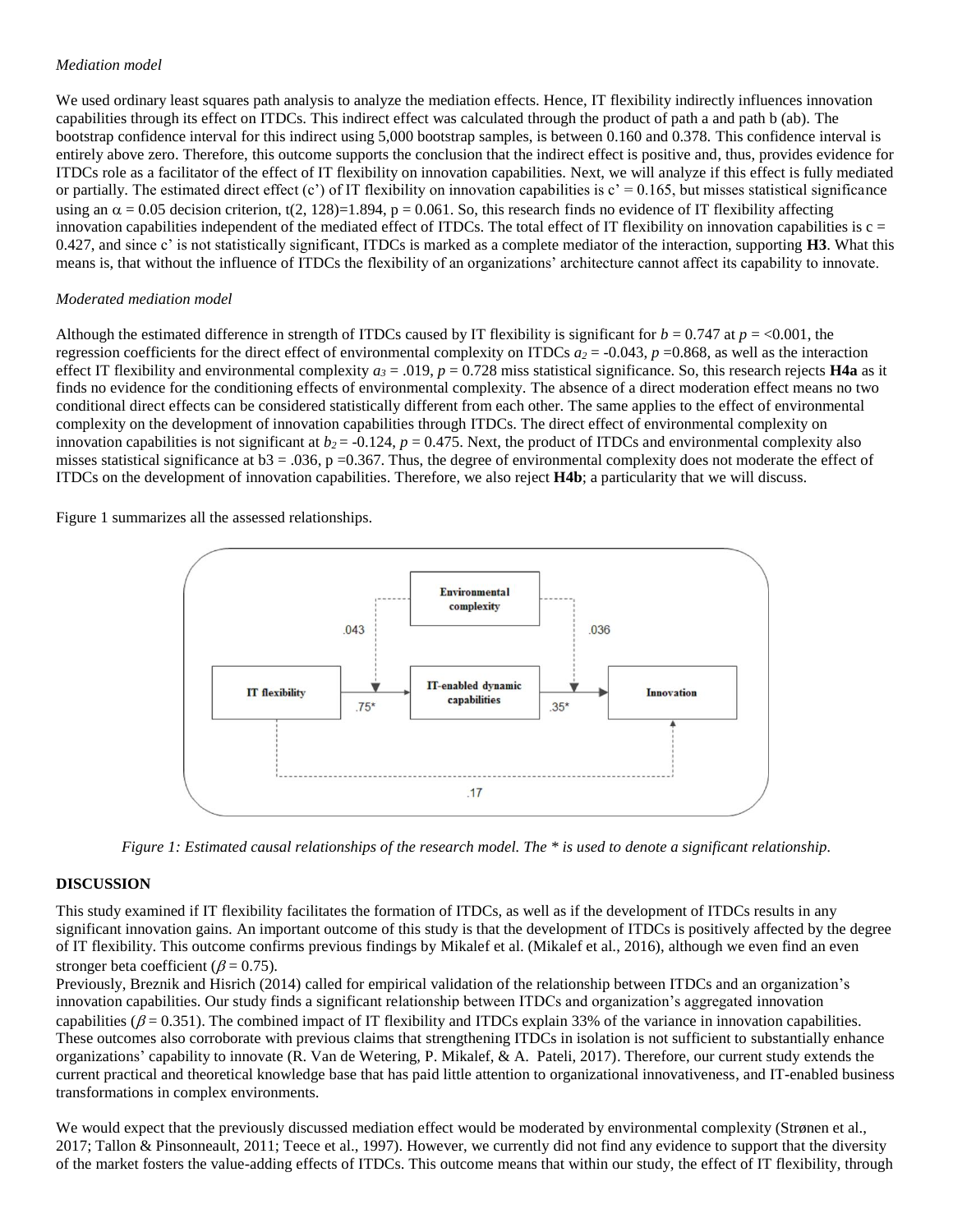ITDCs on organizations' capability to innovate is not influenced by the market diversity. This rather weak conditioning effect might be attributed to a large part of the respondents that work in the public sector. Various respondents argued that environmental complexity questions were less relevant for their particular organizations (operating in the public sector and non-profit sector). Many other environmental factors can be taken into considerations.

This work has some interesting practical implications. Our study provides insights for organizations, mainly for IT and business managers, regarding the usage of IT to develop innovation capabilities. Hence, we highlight the importance of maintaining the organization's IT infrastructure modular, scalable, and transparent, but organizations should mainly strategically invest in developing their ITDCs. Thus, if organizations want to achieve significant innovation capability gains, it is strategically imperative to develop their respective capabilities to sense, learn, coordinate, integrate, and reconfigure.

## **FUTURE RESEARCH DIRECTIONS**

Despite its contributions, this study includes several limitations. First, we conveniently sampled our data. A potential disadvantage of this particular method is that our sample might not be representative of the full population (Heckathorn, 2002). A stratified sampling method that a priori includes various subgroups within a population remedies this. Second, we only asked a single respondent to fill in the survey. Future research could employ a matched-pair approach through which independent and dependent constructs are provided to different stakeholders within the organization. An alternative could also be to have multiple respondents per organization fill in the survey to gain a holistic view of the capabilities and environment of the organization. Third, our obtained survey data included various demographic variables (e.g., organization type, size). However, our empirical analyses did not take into account the possible differences among sub-groups of organizations. Also, comparing the strength of the relationships across the organization from different countries might well contribute to the generalizability of our findings. Finally, a more substantial sample space could then also contribute to more robust results.

## **CONCLUSION**

To conclude, ITDCs are essential for the organization in the modern age. Our study tried to explain how organizations—that operate in turbulent environments—can differentiate to stay competitive, considering that they must evolve and reconfigure their processes to drive innovation. By considering the key antecedents and mechanisms through which innovation capabilities can foundationally be enhanced, we make valuable contributions to the literature. Our work also serves as a basis for future investigations.

## **ACKNOWLEDGMENTS**

We want to thank all the organization that participated in this study. Also, we are thankful to the Master Business Process Management and IT student Bart-Jan Otten, Selena Dinsbach, Yakup Bagcan, Elgine Gumbs, and Sebastiaan van der Gugten for their efforts in collecting the data.

# **REFERENCES**

- Agarwal, R., & Selen, W. (2009). Dynamic capability building in service value networks for achieving service innovation. *Decision Sciences, 40*(3), 431-475.
- Ahuja, S., & Chan, Y. (2014). *The enabling role of IT in frugal innovation.* Paper presented at the International Conference on Information Systems (ICIS).
- Aral, S., & Weill, P. (2007). IT assets, organizational capabilities, and firm performance: How resource allocations and organizational differences explain performance variation. *Organization Science, 18*(5), 763-780.
- Barney, J. B. (2001). Resource-based theories of competitive advantage: A ten-year retrospective on the resource-based view. *Journal of management, 27*(6), 643-650.
- Barney, J. B., & Clark, D. N. (2007). *Resource-based theory: Creating and sustaining competitive advantage*: Oxford University Press on Demand.
- Baruch, Y., & Holtom, B. C. (2008). Survey response rate levels and trends in organizational research. *Human relations, 61*(8), 1139-1160.
- Bharadwaj, A. S. (2000). A resource-based perspective on information technology capability and firm performance: an empirical investigation. *MIS Quarterly*, 169-196.
- Breznik, L., & Hisrich, R. (2014). Dynamic capabilities vs. innovation capability: are they related? *Journal of Small Business and Enterprise Development, 21*(3), 368-384. doi:10.1108/JSBED-02-2014-0018
- Byrd, T. A., & Turner, D. E. (2000). Measuring the flexibility of information technology infrastructure: Exploratory analysis of a construct. *Journal of Management Information Systems, 17*(1), 167-208.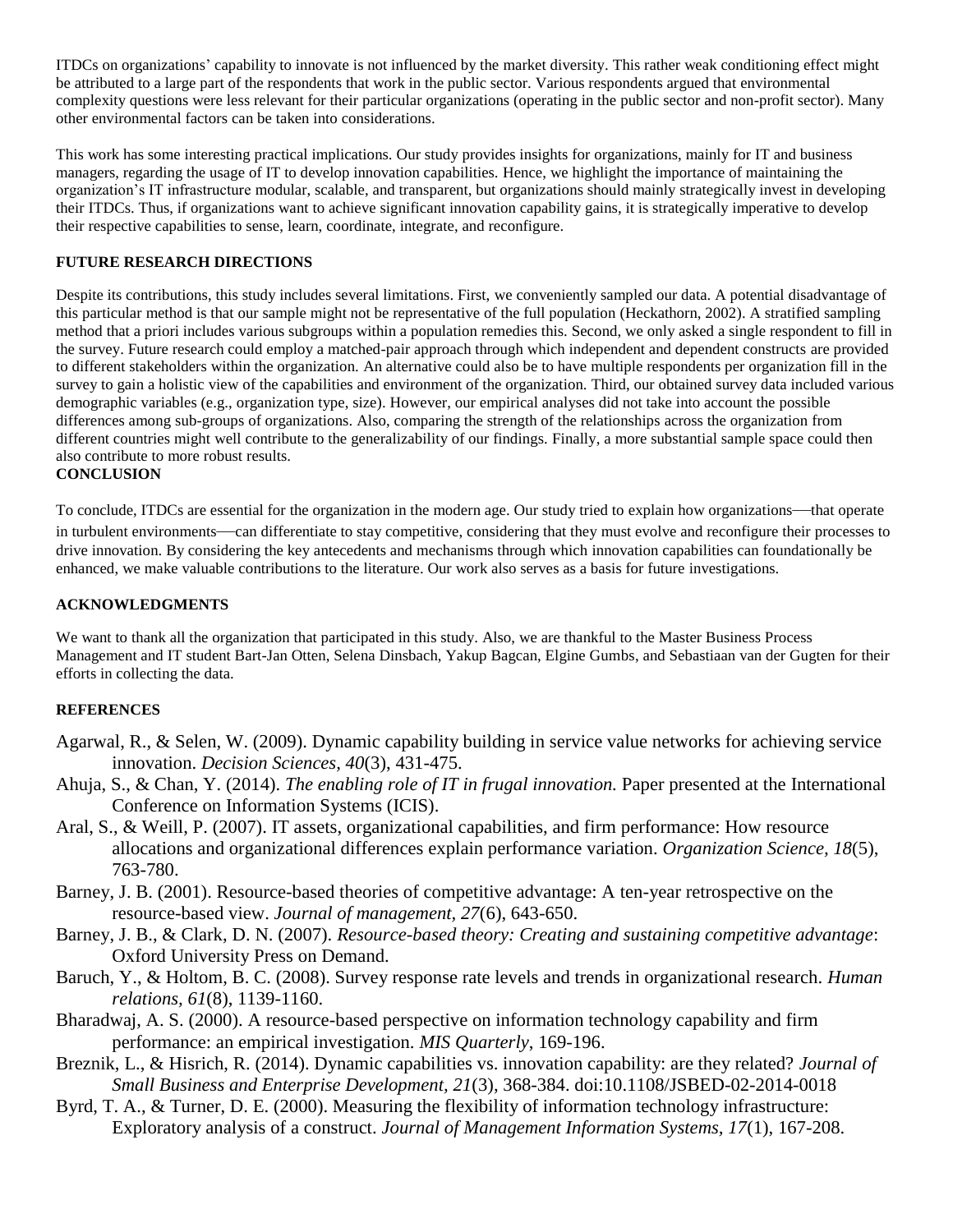- Chen, Y., Wang, Y., Nevo, S., Jin, J., Wang, L., & Chow, W. S. (2014). IT capability and organizational performance: the roles of business process agility and environmental factors. *European Journal of Information Systems, 23*(3), 326-342.
- Dao, V., Langella, I., & Carbo, J. (2011). From green to sustainability: Information Technology and an integrated sustainability framework. *The Journal of Strategic Information Systems, 20*(1), 63-79.
- Drnevich, P. L., & Kriauciunas, A. P. (2011). Clarifying the conditions and limits of the contributions of ordinary and dynamic capabilities to relative firm performance. *Strategic Management Journal, 32*(3), 254-279.
- Duncan, N. B. (1995). Capturing flexibility of information technology infrastructure: A study of resource characteristics and their measure. *Journal of Management Information Systems*, 37-57.
- Eisenhardt, K. M., & Martin, J. A. (2000). Dynamic capabilities: what are they? *Strategic Management Journal, 21*(10-11), 1105-1121.
- El Sawy, O. A., & Pavlou, P. A. (2008). IT-enabled business capabilities for turbulent environments. *MIS Quarterly Executive (2008), 7*(3), 139-150.
- Farrell, A. M. (2010). Insufficient discriminant validity: A comment on Bove, Pervan, Beatty, and Shiu (2009). *Journal of Business Research, 63*(3), 324-327.
- Fornell, C., & Larcker, D. (1981). Evaluating structural equation models with unobservable variables and measurement error. *Journal of Marketing Research, 18*(1), 39–50.
- Hair Jr, J. F., Hult, G. T. M., Ringle, C., & Sarstedt, M. (2016). *A primer on partial least squares structural equation modeling (PLS-SEM)*: Sage Publications.
- Hanelt, A., Busse, S., & Kolbe, L. M. (2016). Driving business transformation toward sustainability: exploring the impact of supporting IS on the performance contribution of eco‐innovations. *Information Systems Journal*.
- Hayes, A. F. (2013). *Introduction to mediation, moderation, and conditional process analysis: A regressionbased approach*: Guilford Press.
- Heckathorn, D. D. (2002). Respondent-driven sampling II: deriving valid population estimates from chainreferral samples of hidden populations. *Social problems, 49*(1), 11-34.
- Helfat, C. E., & Peteraf, M. A. (2009). Understanding dynamic capabilities: progress along a developmental path. *Strategic organization, 7*(1), 91-102.
- Kaiser, H. F. (1974). An index of factorial simplicity. *Psychometrika, 39*(1), 31-36.
- Kim, G., Shin, B., Kim, K. K., & Lee, H. G. (2011). IT capabilities, process-oriented dynamic capabilities, and firm financial performance. *Journal of the Association for Information Systems, 12*(7), 487.
- Kindström, D., Kowalkowski, C., & Sandberg, E. (2013). Enabling service innovation: A dynamic capabilities approach. *Journal of Business Research, 66*(8), 1063-1073.
- Kohli, R., & Grover, V. (2008). Business value of IT: An essay on expanding research directions to keep up with the times. *Journal of the Association for Information Systems, 9*(1), 23.
- Mikalef, P., & Pateli, A. (2017). Information technology-enabled dynamic capabilities and their indirect effect on competitive performance: Findings from PLS-SEM and fsQCA. *Journal of Business Research, 70*, 1- 16. doi:10.1016/j.jbusres.2016.09.004
- Mikalef, P., Pateli, A., & van de Wetering, R. (2016). *IT flexibility and competitive performance: The mediating role of IT-enabled dynamic capabilities*. Paper presented at the 24th European Conference on Information Systems (ECIS).
- Newkirk, H. E., & Lederer, A. L. (2006). The effectiveness of strategic information systems planning under environmental uncertainty. *Information & Management, 43*(4), 481-501. doi[:https://doi.org/10.1016/j.im.2005.12.001](https://doi.org/10.1016/j.im.2005.12.001)
- Overby, E., Bharadwaj, A., & Sambamurthy, V. (2006). Enterprise agility and the enabling role of information technology. *European Journal of Information Systems, 15*(2), 120-131.
- Pavlou, P. A., & El Sawy, O. A. (2006). From IT leveraging competence to competitive advantage in turbulent environments: The case of new product development. *Information Systems Research, 17*(3), 198-227.
- Pavlou, P. A., & El Sawy, O. A. (2011). Understanding the elusive black box of dynamic capabilities. *Decision Sciences, 42*(1), 239-273.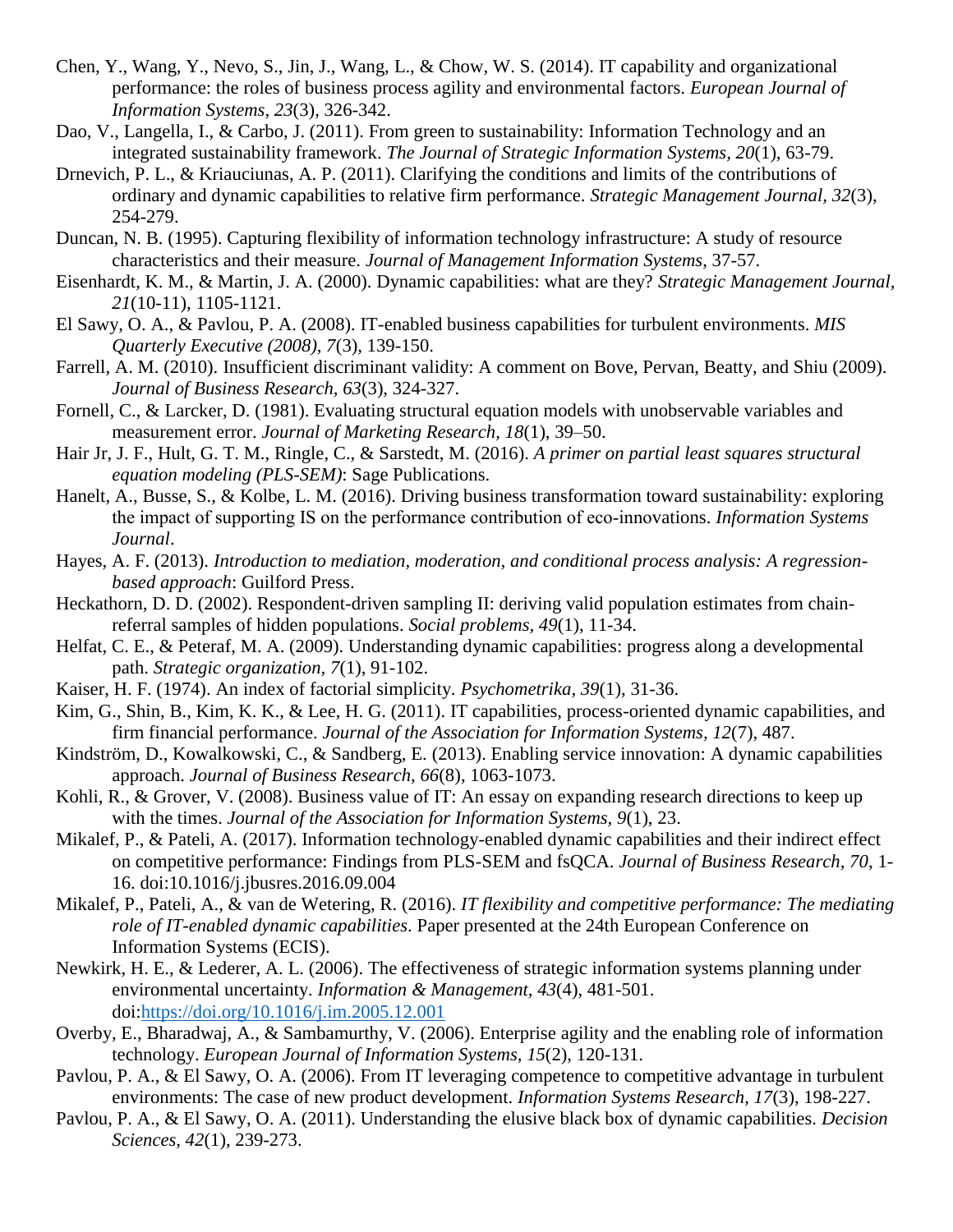- Podsakoff, P. M., MacKenzie, S. B., Lee, J.-Y., & Podsakoff, N. P. (2003). Common method biases in behavioral research: A critical review of the literature and recommended remedies. *Journal of Applied Psychology, 88*(5), 879.
- Rai, A., & Tang, X. (2010). Leveraging IT capabilities and competitive process capabilities for the management of interorganizational relationship portfolios. *Information Systems Research, 21*(3), 516-542.
- Ray, G., Muhanna, W. A., & Barney, J. B. (2005). Information technology and the performance of the customer service process: A resource-based analysis. *MIS Quarterly*, 625-652.
- Rowe, F., Besson, P., & Hemon, A. (2017). *SOCIO-TECHNICAL INERTIA, DYNAMIC CAPABILITIES AND ENVIRONMENTAL UNCERTAINTY: SENIOR MANAGEMENT VIEWS AND IMPLICATIONS FOR ORGANIZATIONAL TRANSFORMATION.* Paper presented at the European Conference on Information Systems (ECIS), Portugal.
- Sambamurthy, V., Bharadwaj, A., & Grover, V. (2003). Shaping agility through digital options: Reconceptualizing the role of information technology in contemporary firms. *MIS Quarterly*, 237-263.
- Santos, J. R. A. (1999). Cronbach's alpha: A tool for assessing the reliability of scales. *Journal of extension, 37*(2), 1-5.
- Saunders, M., Lewis, P., & Thornhill, A. (2016). *Research methods for business students* (Seventh ed.): Pearson Education.
- Schilke, O. (2014). On the contingent value of dynamic capabilities for competitive advantage: The nonlinear moderating effect of environmental dynamism. *Strategic Management Journal, 35*(2), 179-203.
- Seidel, S., Recker, J. C., & Vom Brocke, J. (2013). Sensemaking and sustainable practicing: functional affordances of information systems in green transformations. *Management Information Systems Quarterly, 37*(4), 1275-1299.
- Strønen, F., Hoholm, T., Kværner, K., & Støme, L. N. (2017). Dynamic capabilities and innovation capabilities: The case of the 'Innovation Clinic'. *Journal of Entrepreneurship, 13*(1), 89-116. doi:10.7341/20171314
- Subramaniam, M., & Youndt, M. A. (2005). The influence of intellectual capital on the types of innovative capabilities. *Academy of Management Journal, 48*(3), 450-463.
- Tafti, A., Mithas, S., & Krishnan, M. S. (2013). The effect of information technology-enabled flexibility on formation and market value of alliances. *Management science, 59*(1), 207-225.
- Tallon, P. P., & Pinsonneault, A. (2011). Competing perspectives on the link between strategic information technology alignment and organizational agility: insights from a mediation model. *MIS quarterly*, 463- 486.
- Teece, D. J. (2007). Explicating dynamic capabilities: the nature and microfoundations of (sustainable) enterprise performance. *Strategic Management Journal, 28*(13), 1319-1350.
- Teece, D. J. (2010). Business models, business strategy and innovation. *Long range planning, 43*(2), 172-194.
- Teece, D. J. (2014). The foundations of enterprise performance: Dynamic and ordinary capabilities in an (economic) theory of firms. *Academy of management perspectives, 28*(4), 328-352.
- Teece, D. J., Pisano, G., & Shuen, A. (1997). Dynamic capabilities and strategic management. *Strategic management journal*, 509-533.
- Van de Wetering, R. (2019). *Dynamic Enterprise Architecture Capabilities: Conceptualization and Validation*. In: Abramowicz W., Corchuelo R. (eds) Business Information Systems. BIS 2019. Lecture Notes in Business Information Processing, vol 354. Springer, Cham
- Van de Wetering, R., Mikalef, P., & Helms, R. (2017). Driving organizational sustainability-oriented innovation capabilities: a complex adaptive systems perspective. *Current Opinion in Environmental Sustainability, 28*, 71-79.
- Van de Wetering, R., Mikalef, P., & Pateli, A. (2017, September 4-5, 2017). *How strategic alignment of IT flexibility, a firm's networking capability, and absorptive capacity influences firm innovation.* Paper presented at the 11th Mediterranean Conference on Information Systems (MCIS). Genoa, Italy.
- Van de Wetering, R., Mikalef, P., & Pateli, A. (2017, June 5-10, 2017). *A strategic alignment model for IT flexibility and dynamic capabilities: toward an assessment tool.* Paper presented at the Twenty-Fifth European Conference on Information Systems (ECIS), Guimarães, Portugal.
- Van de Wetering, R., Versendaal, J., & Walraven, P. (2018, August 16-18, 2018). *Examining the relationship between a hospital's IT infrastructure capability and digital capabilities: a resource-based perspective.*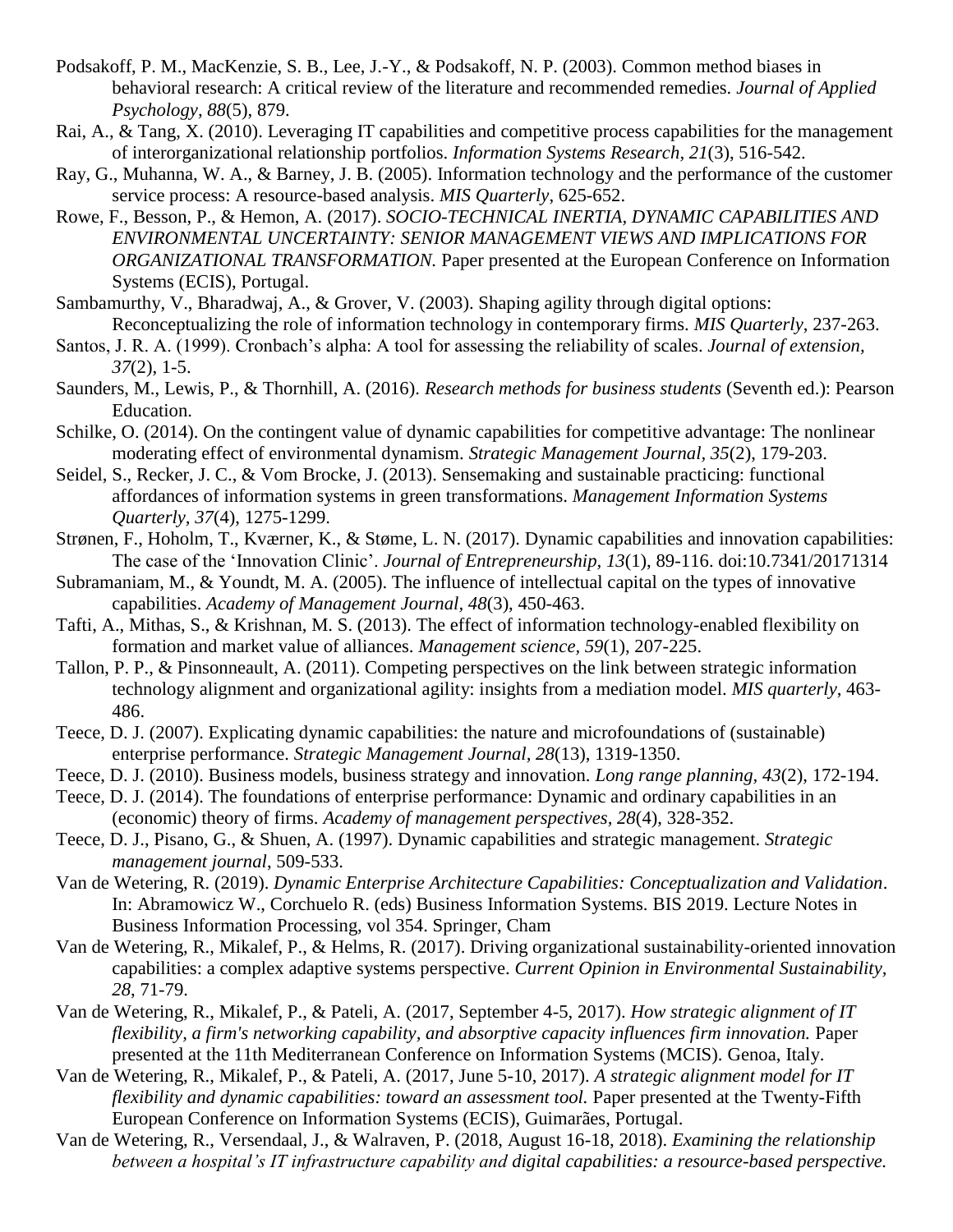Paper presented at the Twenty-fourth Americas Conference on Information Systems (AMCIS), New Orleans.

Wade, M., & Hulland, J. (2004). Review: The resource-based view and information systems research: Review, extension, and suggestions for future research. *MIS Quarterly, 28*(1), 107-142.

Wetzels, M., Odekerken-Schröder, G., & Van Oppen, C. (2009). Using PLS path modeling for assessing hierarchical construct models: guidelines and empirical illustration. *MIS Quarterly, 33*(1), 177–195.

Wilkinson, M. (2006). Designing an 'adaptive' enterprise architecture. *BT Technology Journal, 24*(4), 81-92.

# **KEY TERMS AND DEFINITIONS**

- **IT-enabled dynamic capabilities (ITDCs)**: Firm's ability to leverage its IT resources and IT competencies, in combination with other organizational resources and capabilities, to address rapidly changing business environments.
- **Organizational capabilities**: An organization's ability to achieve specific business strategies and management objectives using focused deployment and are considered the building blocks on which firms compete within the business ecosystem.
- **Incremental innovation capability**: organizations' potential to generate innovations that refine and reinforce existing products and services.
- **Radical innovation capability**: organizations' the capability of an organization to generate innovations that substantially transform existing products, services, and technologies.
- **IT flexibility**: the degree of decomposition of an organization's IT portfolio into loosely coupled subsystems that communicate through standardized interfaces.
- **IT capability**: firms' ability to mobilize and deploy IT-based resources in combination or co-present with other resources and capabilities in order to differentiate from the competition.
- **Environmental complexity**: the heterogeneity and range of industry and/or an organization's activities.

# **APPENDIX: SURVEY ITEMS**

**IT flexibility**

| IT flexibility         |                                                                                                  |      |       |  |  |
|------------------------|--------------------------------------------------------------------------------------------------|------|-------|--|--|
|                        | To what extent do you agree with the following statements? (1-totally disagree, 7-totally agree) |      |       |  |  |
| <b>Modularity</b>      |                                                                                                  |      |       |  |  |
| $\alpha = .89$         | $KMO = .83$                                                                                      | Mean | S.D.  |  |  |
| [Mod $1$ ]             | Our information systems are highly modular.                                                      | 4.28 | 1.580 |  |  |
| [Mod 2]                | The manner in which the components of our information systems are organized                      | 3.97 | 1.691 |  |  |
|                        | and integrated allows for rapid changes.                                                         |      |       |  |  |
| [Mod $3]$ ]            | Functionality can be quickly added to critical applications based on end-user                    | 4.22 | 1.720 |  |  |
|                        | requests                                                                                         |      |       |  |  |
| [Mod 4]                | Exchanging or modifying single components does not affect our IT infrastructure.                 | 4.42 | 1.699 |  |  |
| [Mod $5$ ]             | Organizational IT infrastructure and applications are developed on the basis of                  | 4.33 | 1.581 |  |  |
|                        | minimal unnecessary interdependencies                                                            |      |       |  |  |
| [Mod $6$ ]             | Organizational IT infrastructure and applications are loosely coupled.                           | 4.23 | 1.544 |  |  |
| <b>Transparency</b>    |                                                                                                  |      |       |  |  |
| $\alpha = .85$         | $KMO = .78$                                                                                      | Mean | S.D.  |  |  |
| [Trns $1$ ]            | Remote users can seamlessly access centralized data and processes                                | 5.16 | 1.671 |  |  |
| [Trans 2]              | Our user interfaces provide transparent access to all platforms and applications                 | 4.44 | 1.776 |  |  |
| [Trns $3$ ]            | Software applications can be easily transported and used across multiple platforms               | 3.99 | 1.814 |  |  |
| [Trns $4$ ]            | Data of one system can be easily used in other systems.                                          | 3.97 | 1.771 |  |  |
| [Trns $5$ ]            | Our firm offers multiple interfaces or entry points (e.g., web access) to external               | 4.62 | 1.772 |  |  |
|                        | users                                                                                            |      |       |  |  |
| <b>Standardization</b> |                                                                                                  |      |       |  |  |
| $\alpha = .90$         | $KMO = .76$                                                                                      | Mean | S.D.  |  |  |
| [ <b>Stnd 1</b> ]      | We have established corporate rules and standards for hardware and operating                     | 5.02 | 1.623 |  |  |
|                        | systems to ensure platform compatibility.                                                        |      |       |  |  |
| [Stnd $2$ ]            | We have identified and standardized data to be shared across systems and                         | 4.53 | 1.576 |  |  |
|                        | business units.                                                                                  |      |       |  |  |
| [ <b>Stnd</b> 3]       | Our systems are developed based on specifications that enable electronic links to                | 4.51 | 1.613 |  |  |
|                        | external parties.                                                                                |      |       |  |  |
| [ <b>Stnd</b> 4]       | Organizational IT infrastructure are developed based on compliance guidelines.                   | 5.30 | 1.448 |  |  |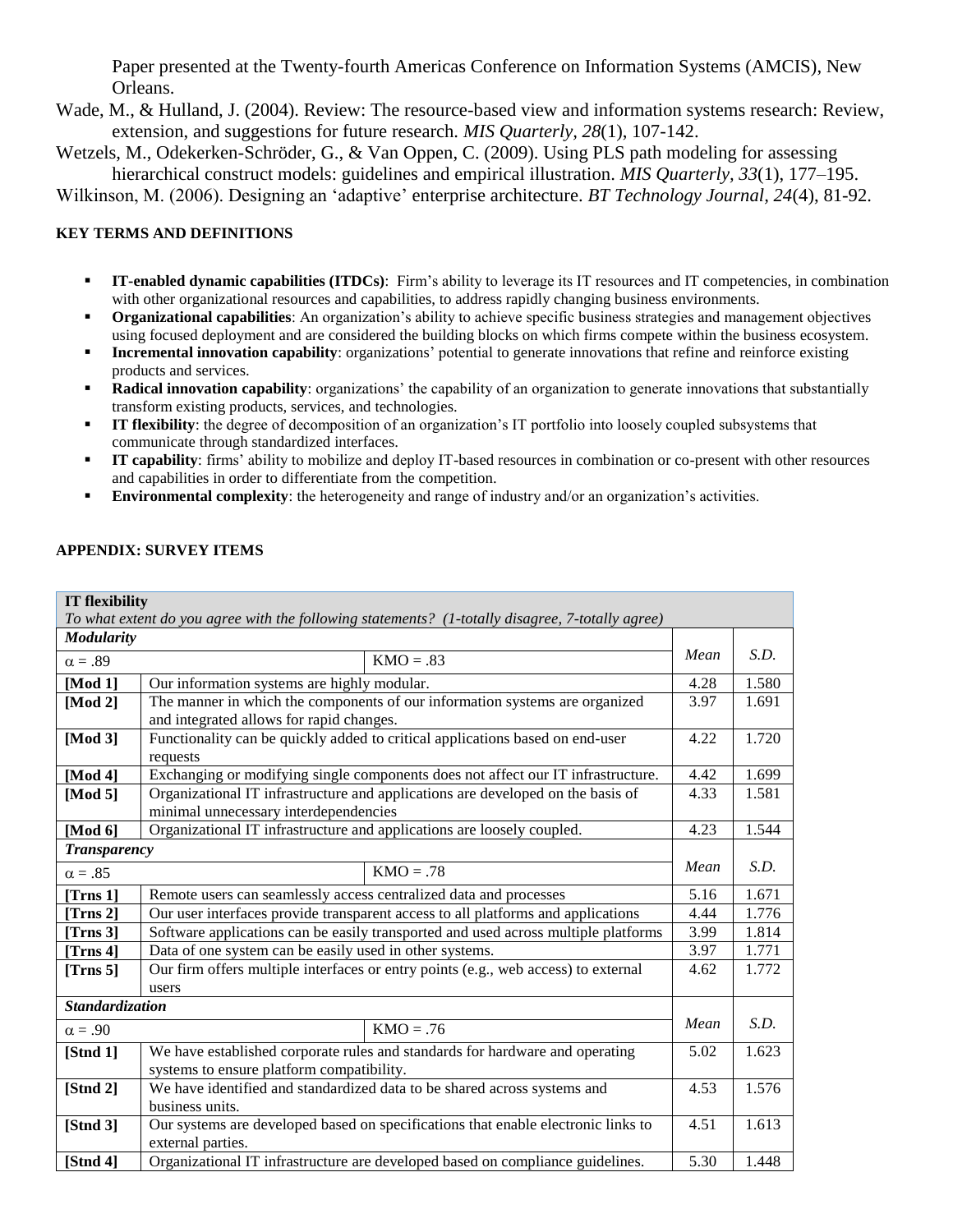| [ <b>Stnd</b> 5]                                                                                                      | Organizational IT applications are developed based on compliance guidelines.                                                            | 5.20         | 1.469          |  |  |
|-----------------------------------------------------------------------------------------------------------------------|-----------------------------------------------------------------------------------------------------------------------------------------|--------------|----------------|--|--|
| <b>Scalability</b>                                                                                                    | Mean                                                                                                                                    | S.D.         |                |  |  |
| $\alpha = .83$                                                                                                        | $KMO = .82$                                                                                                                             |              |                |  |  |
| [Scal 1]                                                                                                              | Our IT infrastructure easily compensates peaks in transaction volumes.                                                                  | 5.00         | 1.460          |  |  |
| [Scal 2]                                                                                                              | Our information systems are scalable.                                                                                                   | 5.05         | 1.457          |  |  |
| [Scal 3]                                                                                                              | Our IT infrastructure offers sufficient capacity in order to fulfil additional orders.                                                  | 5.32<br>4.68 | 1.424<br>1.519 |  |  |
|                                                                                                                       | The performance of our IT infrastructure completely fulfils our business needs<br>[Scal 4]                                              |              |                |  |  |
| <b>ITDCs</b>                                                                                                          | regardless of usage magnitude.                                                                                                          |              |                |  |  |
|                                                                                                                       | Please indicate how effective your company is in using IT systems for the following purposes:                                           |              |                |  |  |
|                                                                                                                       | (1-Not effective at all, 7-Highly effective)                                                                                            |              |                |  |  |
| <b>Sensing</b>                                                                                                        |                                                                                                                                         |              |                |  |  |
| $\alpha = .86$                                                                                                        | $KMO = .79$                                                                                                                             | Mean         | S.D.           |  |  |
| [Sns $1$ ]                                                                                                            | Scanning the environment and identifying new business opportunities                                                                     | 3.95         | 1.609          |  |  |
| [ <b>S</b> ns 2]                                                                                                      | Reviewing our product development efforts to ensure they are in line with what                                                          | 4.46         | 1.635          |  |  |
|                                                                                                                       | the customers want.                                                                                                                     |              |                |  |  |
| [ <b>S</b> ns 3]                                                                                                      | Implementing ideas for new products and improving existing products or services.                                                        | 4.60         | 1.573          |  |  |
| [Sns $4$ ]                                                                                                            | Anticipating discontinuities arising in our business domain by developing greater                                                       | 4.07         | 1.544          |  |  |
| <b>Integrating</b>                                                                                                    | reactive and proactive strength                                                                                                         |              |                |  |  |
| $\alpha = .89$                                                                                                        | $KMO = .79$                                                                                                                             | Mean         | S.D.           |  |  |
|                                                                                                                       |                                                                                                                                         |              |                |  |  |
| [Int $1$ ]                                                                                                            | Easily accessing data and other valuable resources in real time from business<br>partners                                               | 4.44         | 1.621          |  |  |
| [Int $2$ ]                                                                                                            | Aggregating relevant information from business partners, suppliers and                                                                  | 4.25         | 1.695          |  |  |
|                                                                                                                       | customers. (e.g. operating information, business customer performance)                                                                  |              |                |  |  |
| [Int $3$ ]                                                                                                            | Collaborating in demand forecasting and planning between our firm and our                                                               |              |                |  |  |
|                                                                                                                       | business partners<br>Streamlining business processes with suppliers, distributors, and customers                                        |              |                |  |  |
| [Int 4]                                                                                                               | 4.30                                                                                                                                    | 1.574        |                |  |  |
| Coordinating                                                                                                          | Mean                                                                                                                                    | S.D.         |                |  |  |
| $\alpha = .89$                                                                                                        | $KMO = .83$                                                                                                                             |              |                |  |  |
| [ $Crd1$ ]                                                                                                            | Providing more effective coordination among different functional activities                                                             | 4.41<br>4.52 | 1.463<br>1.363 |  |  |
| [Crd 2]                                                                                                               | Providing more effective coordination with customers, business partners and<br>distributors                                             |              |                |  |  |
| [Crd <sub>3</sub> ]                                                                                                   | Ensuring that the output of work is synchronized with the work of other functional                                                      | 4.40         | 1.443          |  |  |
|                                                                                                                       | units or business partners.                                                                                                             |              |                |  |  |
| [Crd 4]                                                                                                               | Reducing redundant tasks, or overlapping activities performed by different                                                              | 4.05         | 1.618          |  |  |
|                                                                                                                       | operational units                                                                                                                       |              |                |  |  |
| Reconfiguring                                                                                                         |                                                                                                                                         | Mean         | S.D.           |  |  |
| $\alpha = .86$                                                                                                        | $KMO = .79$                                                                                                                             |              |                |  |  |
| [ $Rec 1$ ]                                                                                                           | Adjusting for and responding to unexpected changes easily                                                                               |              | 1.543          |  |  |
| [ $Rec 2$ ]                                                                                                           | Easily adding an eligible new partner that you want to do business with, or<br>removing ones which you have terminated your partnership | 4.21         | 1.744          |  |  |
| [Rec $3$ ]                                                                                                            | Adjusting our business processes in response to shifts in our business priorities                                                       | 3.98         | 1.472          |  |  |
| [Rec 4]                                                                                                               | Reconfiguring our business processes in order to come up with new productive                                                            | 3.96         | 1.477          |  |  |
|                                                                                                                       | assets                                                                                                                                  |              |                |  |  |
|                                                                                                                       |                                                                                                                                         |              |                |  |  |
| <b>Learning</b>                                                                                                       |                                                                                                                                         |              |                |  |  |
| $\alpha = .93$                                                                                                        | $KMO = .85$                                                                                                                             | Mean         | S.D.           |  |  |
| [Lrn 1]                                                                                                               | Identify, evaluate, and import new information and knowledge                                                                            |              |                |  |  |
| [Lin 2]                                                                                                               | Transform existing information into new knowledge                                                                                       |              |                |  |  |
| [Lrn 3]                                                                                                               | Assimilate new information and knowledge                                                                                                |              |                |  |  |
| Use accumulated information and knowledge to assist decision making<br>[Lrn 4]                                        |                                                                                                                                         |              | 1.495          |  |  |
| <b>Innovation capabilities</b><br>How would you rate your organizations capability to generate the following types of |                                                                                                                                         |              |                |  |  |
|                                                                                                                       | innovations in the products/services you introduce (1-much weaker than competition; 7-much                                              |              |                |  |  |
|                                                                                                                       |                                                                                                                                         |              |                |  |  |